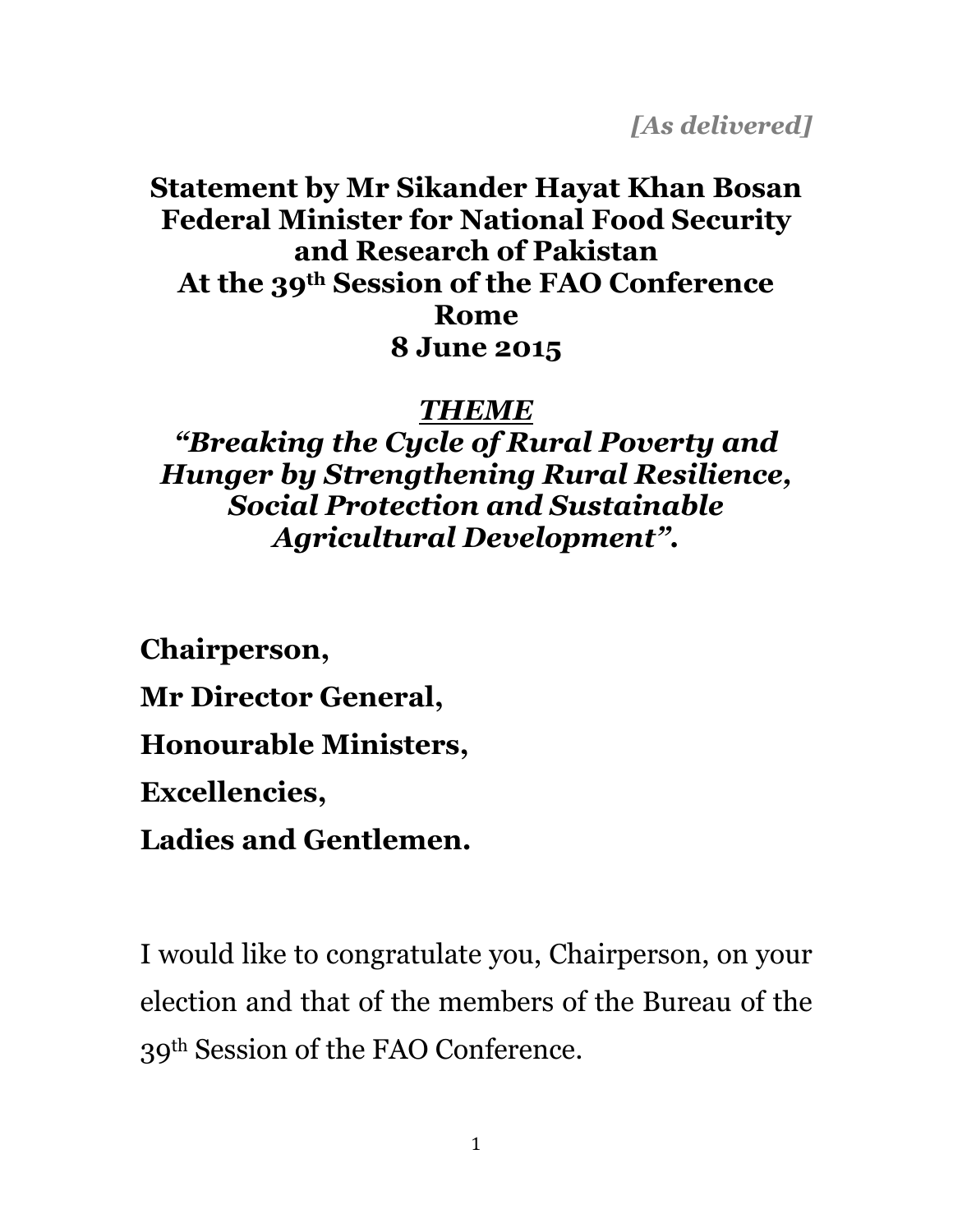Director-General Graziano, we are delighted to congratulate you on your re-election. You have a vision for FAO that has helped it regain the stature and recognition that this knowledge-based organization deserves and for which it was created. We believe that the work you have done in the past four years requires consolidation and needs to be built upon. We continue to support you in this second term. We are proud of FAO staff and the unmatched expertise they bring to the table, especially for developing countries. We wish you, and FAO, all success in achieving the strategic objectives of the Organization.

### **Chairperson,**

The State of World Food Insecurity Report 2015 notes that 795 million people are still undernourished today. This is simply unacceptable. The challenge before us is how to rectify this situation.

SOFI 2015 provides some solutions, which need serious consideration, including: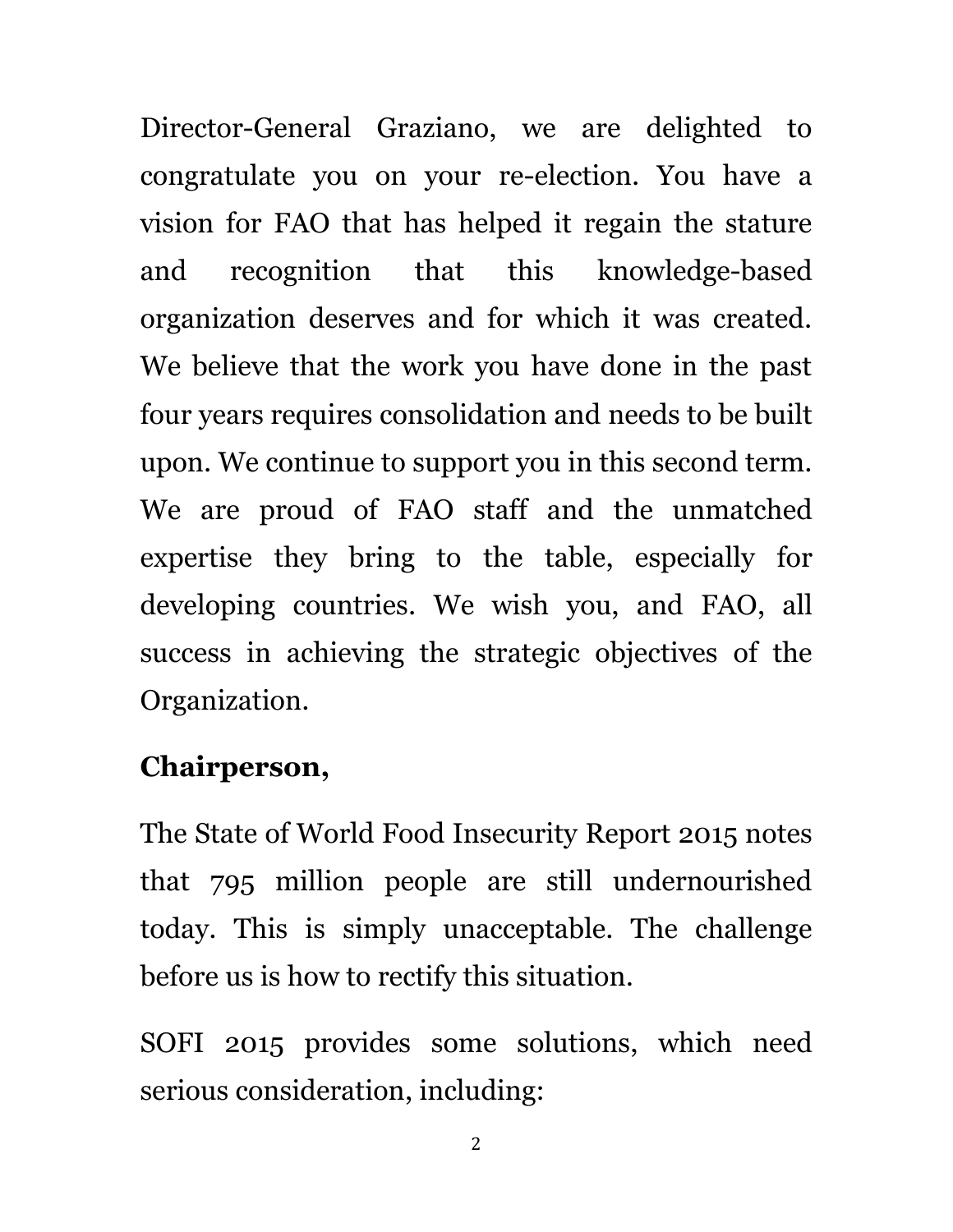- 1. "Inclusive growth" to help fight against hunger and malnutrition.
- 2. "Social protection" for fostering food security, and reduction of hunger and malnutrition by promoting income security and access to better nutrition, healthcare and education.
- 3. Trade openness, coupled with effective safeguards and greater policy space for developing countries to avoid detrimental effects of international trade agreements on food security and nutrition.
- 4.Addressing the root causes of protracted crises resulting from conflict and natural disasters.

SOFI 2015, especially advocates, a holistic approach in which initiatives are taken in multiple sectors such as education, health and social welfare. In principle this is quite correct. In practice, though, we need to recognize that countries have finite resources and allocation of these resources needs to be prioritized. In our experience, a most effective way of establishing priorities is to fully involve and consult with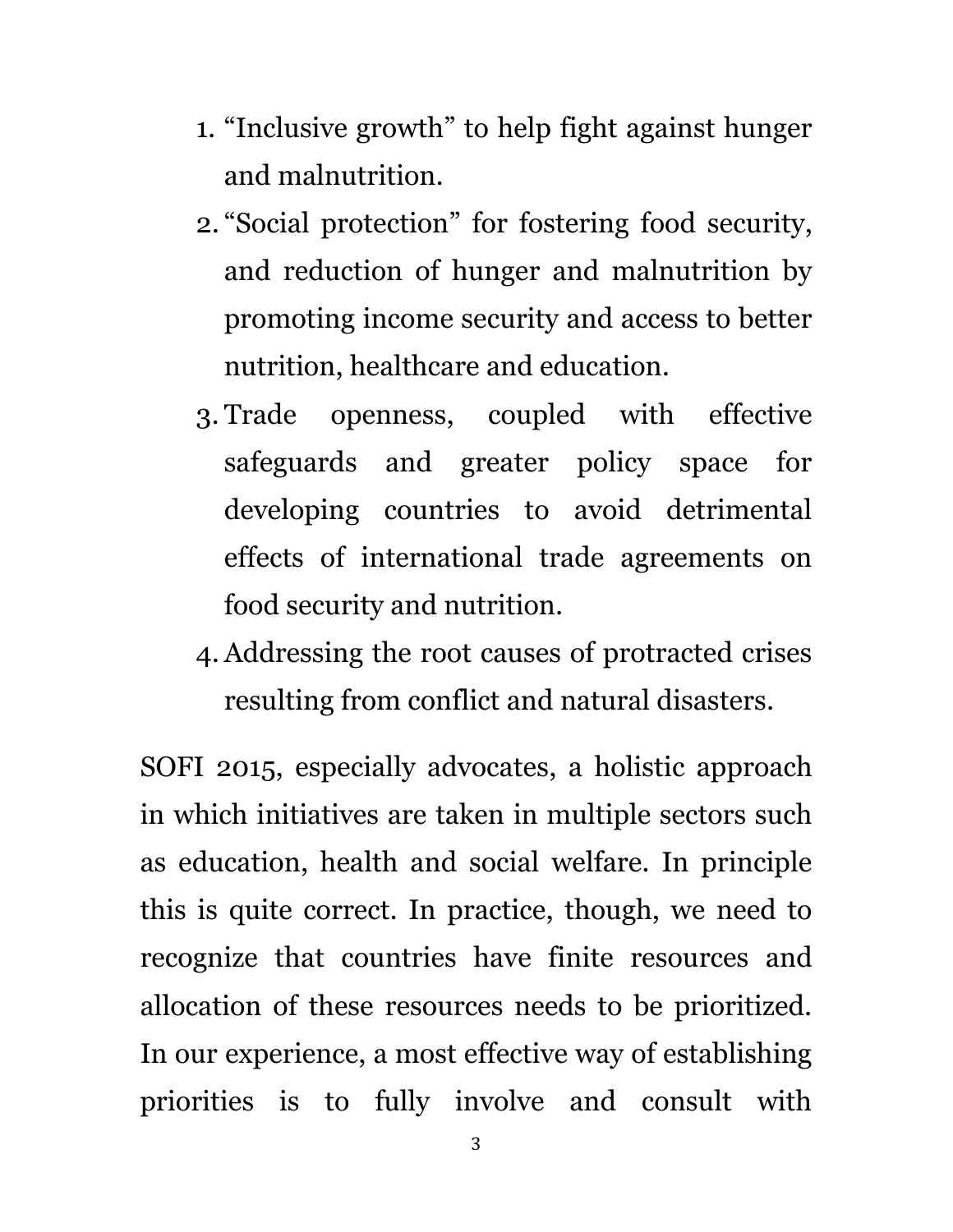communities in determine their priorities. Effective and sustainable programmes for food security can best be built if communities are made decision makers on what is important and urgent for them.

### **Chairperson,**

Agriculture forms an important part of Pakistan's economy. Two thirds of our 200 million inhabitants live in rural areas and are associated with Agriculture. For us, FAO's work in the field in Pakistan is of great importance.

Our government is committed to eradicate rural poverty. It is committed to ensure food and nutritional security at all levels.

To effectively achieve this, the Government has launched a Zero Hunger and Family Farming Programme. We look forward to FAO's cooperation in effective implementation of the Programme. Pakistan's Zero Hunger Programme is inspired by the Brazilian model. It intends to reach a total of 61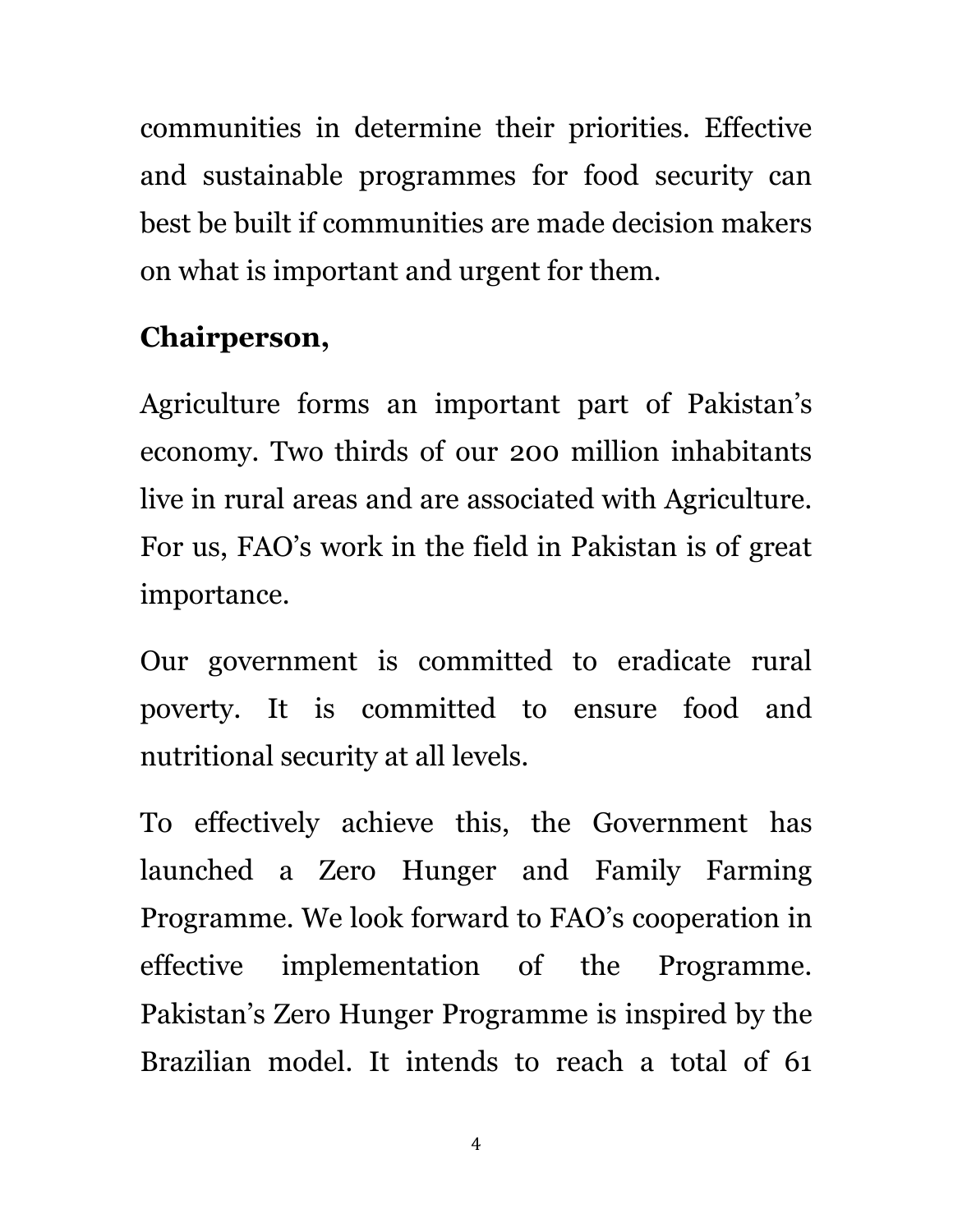million people across Pakistan. With a budget of \$1.6 billion, the Programme aims to reduce malnutrition and food insecurity through several interventions. These include stimulus programmes to expand farm outputs and market access, targeted and social safety nets and cash and food transfers to the most food insecure households. Most importantly, the programme would start school feeding projects in 45 most food insecure districts.

In addition the Government has launched a long term economic plan called Vision 2025, which puts people first. Promoting sustainable development, including through modernizing the agriculture sector of the country, is a key element of Vision 2025.

Also in 2008, the Benazir Income Support Programme (BISP) was launched. Under the programme, cash transfers are made to families, particularly through women of the households. The effort is to improve food security of families through women and, at the same time to empower women.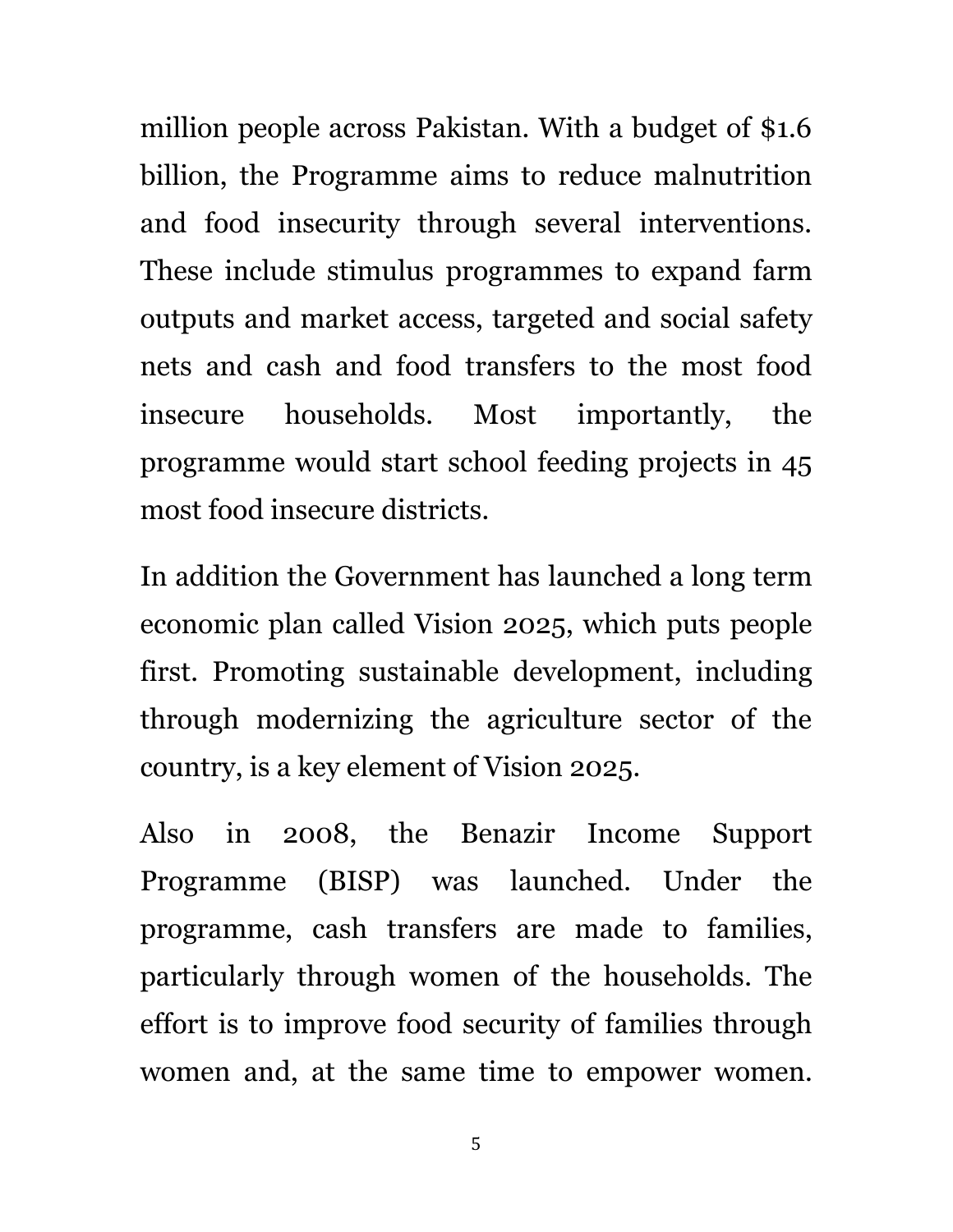Since its inception, the BISP has grown rapidly to become the largest social safety net programme in Pakistan's history benefitting 4.7 million households with annual disbursements expected to reach Rs. 90 billion in the current financial year.

#### **Chairperson,**

Despite the progress achieved in agriculture in Pakistan over the last few decades, there is still great potential for increasing the productivity of all our major crops by more intensive use of modern agricultural practices. In this regard, we are making concerted efforts to provide support to the farmers, particularly, smallholders.

We are taking multiple initiatives to break the cycle of rural poverty and hunger. Special focus is being accorded to help farmers to adopt good agricultural practices in order to produce high quality, value-added products which can access export markets. This shall help farmers get higher returns on their produce. We are also focusing on livestock,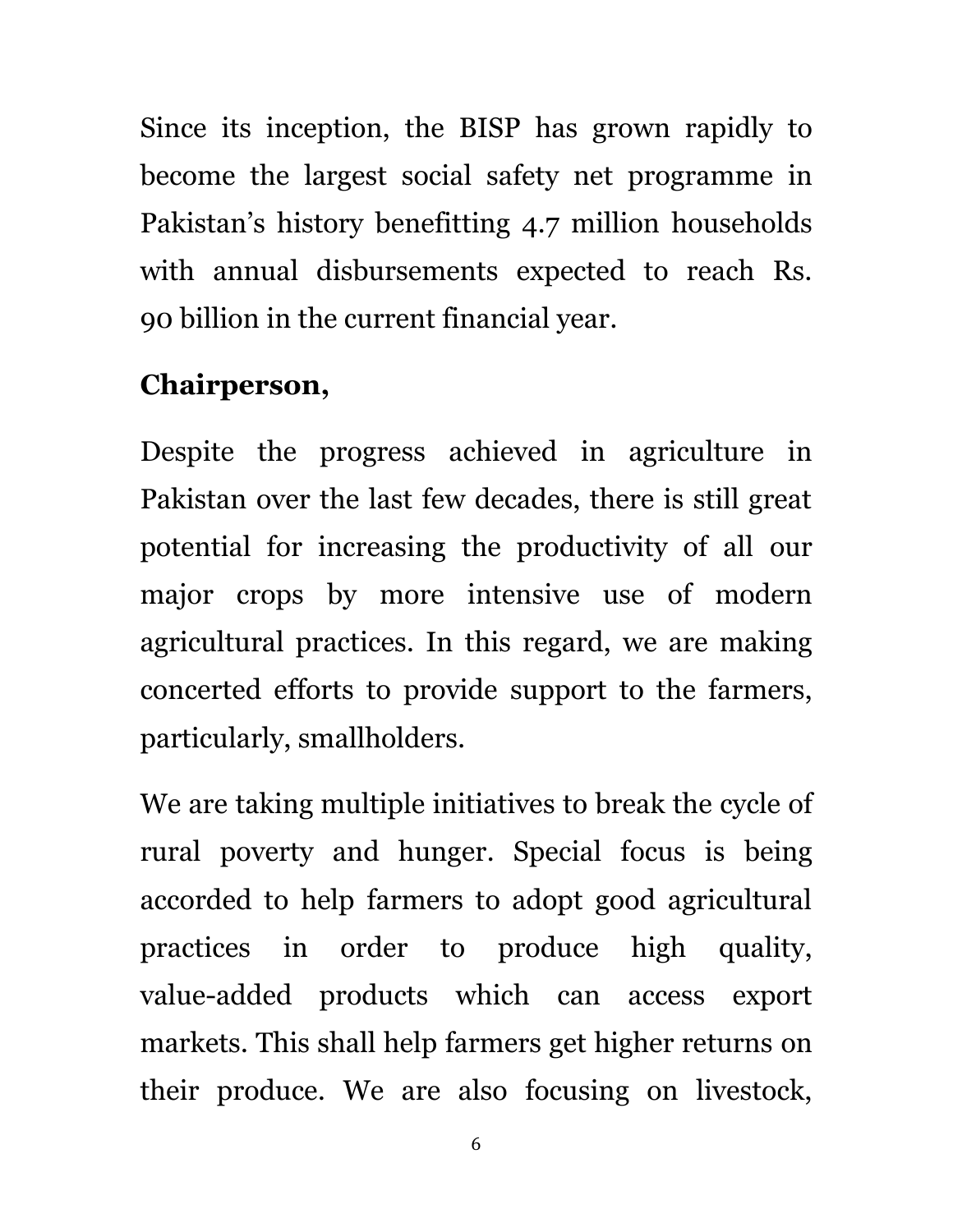dairy, fisheries and poultry development as well as high value horticulture and agro based products.

FAO has helped us by bringing technical knowledge to the field, developing and improving agricultural practices, and supporting policy formulation and implementation. FAO, and the Government of Pakistan, are working to improve agricultural productivity and nutrition for some of the most resource poor populations in the country. We look forward to continuing our cooperation with FAO.

## **Chairperson,**

2015 is a defining year. In September the international community will adopt the Post-2015 Development Agenda, which will set new development goals and targets for the next 15 years. FAO's role will be vital in assisting countries in implementing the Post-2015 Development Agenda, for ensuring food security and nutrition, eradicating extreme poverty as well as for addressing the challenge of Climate Change. These multiple